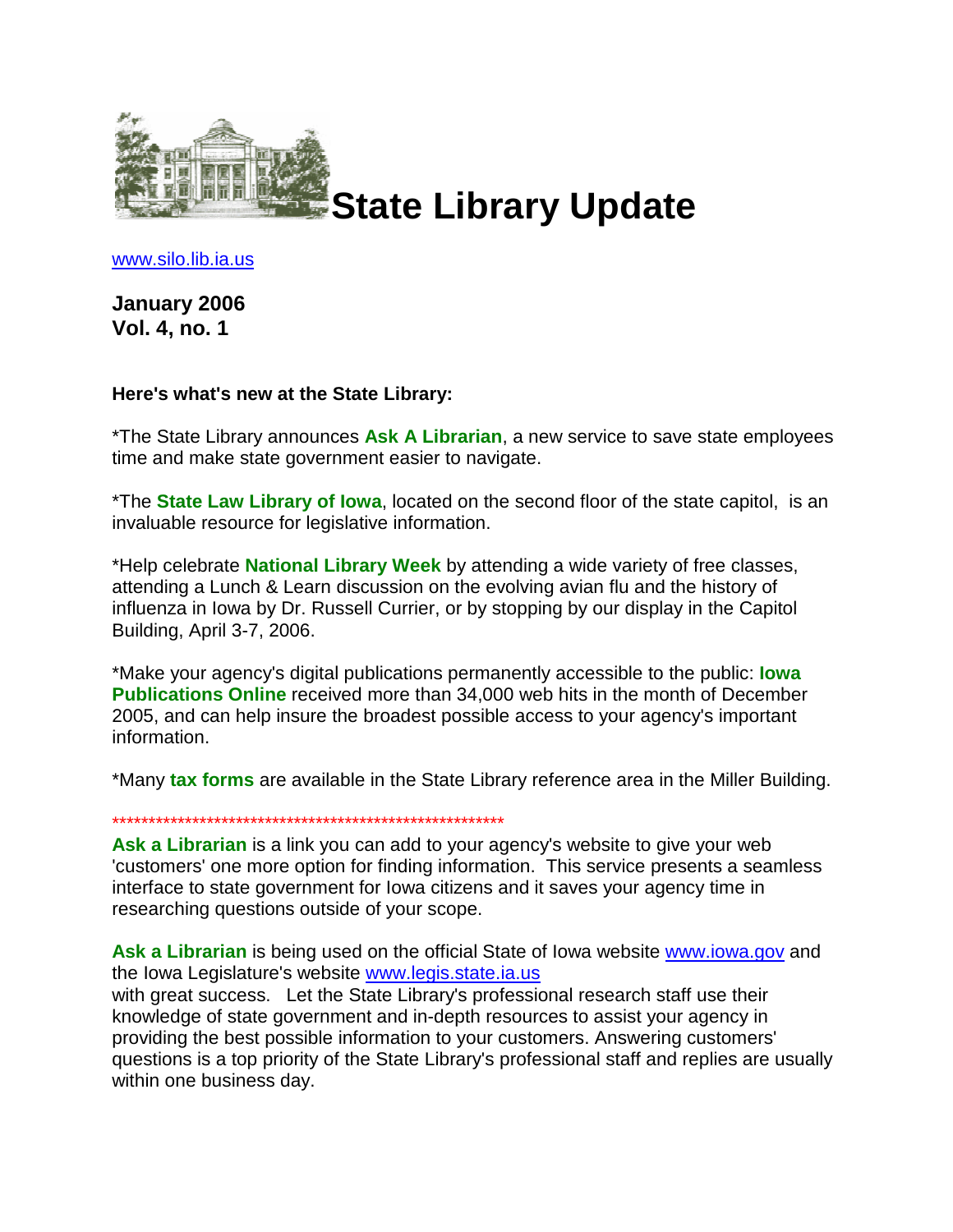Take advantage of this free service by adding an **Ask A Librarian** button with a link to: www.silo.lib.ia.us/misc/contacts.html to your agency's website.

If you have questions, please contact Barbara Corson at the State Library at 515-281- 4352, 800-248-4483, or barb.corson@lib.state.ia.us.

## \*\*\*\*\*\*\*\*\*\*\*\*\*\*\*\*\*\*\*\*\*\*\*\*\*\*\*\*\*\*\*\*\*\*\*\*\*\*\*\*\*\*\*\*\*\*\*\*\*\*\*\*\*\*

\*\*\*\*\*\*\*\*\*\*\*\*\*\*\*\*\*\*\*\*\*\*\*\*\*\*\*\*\*\*\*\*\*\*\*\*\*\*\*\*\*\*\*\*\*\*\*\*\*\*\*\*\*\*

out of the internet.

The **State Law Library of Iowa**, located on the second floor of the state capitol (between the House and Senate chambers) is an invaluable resource for legislative information. Confused and overwhelmed trying to wade through legislative data? Contact us for facts about bills, legislators, lobbyists, legislative directories, committees, fiscal notes and budgets, legislative publications, House and Senate schedules, legislative archives, statutes, rules and regulations, state agency annual reports, and connections to state government officials, departments and resources. Explore the state legislature's website at www.legis.state.ia.us. Can't find what you're looking for? Click on the "Ask a Librarian" button!

Call the Law Library at 515-281-5124, 800-248-4483, fax us at 515-281-5405, or e-mail us at law@lib.state.ia.us for all your legal, legislative and judicial information needs.

The State Library will celebrate **National Library Week**, April 3-7, 2006, with a variety of free training opportunities for state employees. Classes will cover a wide range of information and research areas including finding grants information, finding demographic statistics, using State Library databases for research, and getting the most

In addition, the State Library will sponsor a "Lunch and Learn" session on April 15th from 11:30-12:30. This is an opportunity to listen to Dr. Russell Currier, DVM, MPH, Vectorborne Disease Consultant, and Army Reserve Ambassador for Iowa (formerly of IDPH). During his talk you will learn about the evolving avian flu, the history of influenza in Iowa dating back to the pandemic of 1918 and how we are preparing for the next possible pandemic.

The *State Library Update* in March will include complete information about these activities.

\*\*\*\*\*\*\*\*\*\*\*\*\*\*\*\*\*\*\*\*\*\*\*\*\*\*\*\*\*\*\*\*\*\*\*\*\*\*\*\*\*\*\*\*\*\*\*\*\*\*\*\*\*\*

Your agency spends time and money producing the best possible publications to educate and inform the public. How do you make these digital publications not only easy to find, but permanently archived, at no cost to you? Deposit them in **Iowa Publications Online (IPO)** http://*publications.iowa.gov*, the permanent archive for state publications.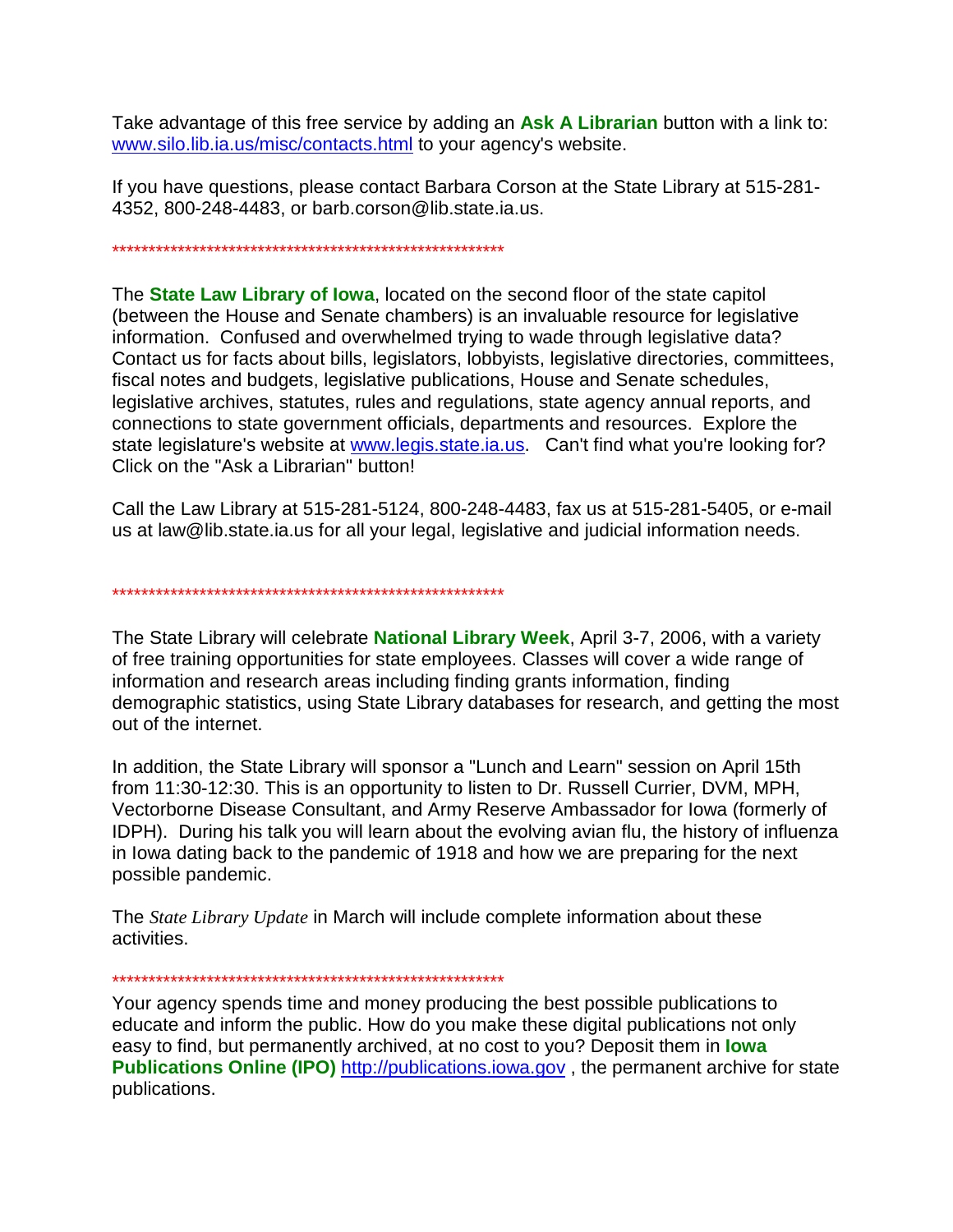Do you plan on keeping your annual report on your website for the next 50 years, and more? We do! Do you want the broadest possible access to your agency's publications? We do! **IPO** was created to assist all of state government in attaining these goals. Once a document is deposited in **IPO** you can add a link to your website from your publications page and not have to worry about server space or page maintenance. Tens of thousands of web hits to IPO per month prove that IPO is where lowans go to find state documents.

To register as a depositor go to http://publications.jowa.gov and click on "Register". For assistance, or to have the State Library deposit publications for you, contact Margaret Noon at the State Library at 515-281-4315, 800-248-4483, or margaret.noon@lib.state.ia.us.

**State and federal tax forms** are available at the State Library in the Miller Building.

The State Library offers a wide range of state and federal tax forms and instruction booklets for the tax year 2005.

State: The lowa 1040 long form and 1040A Itemized form are available in paper. Form 1040A short form and various state schedules can be photocopied upon request.

Federal: Form 1040 (plus Schedules A, B, C and EIC); 1040EZ; 1040A (plus Schedules A, B and EIC); and Form 4868 (application for extension of time when filing) are available in paper. Separate instruction booklets are available for each federal form.

All of these tax forms can be found on display in the State Library on the first floor of the Miller Building, or contact the State Library at 515-281-4102, 800-248-4483 or email is @lib.state.ia.us. Forms can be mailed to state employees.

**OTHER SERVICES** that the State Library offers free of charge are:

\*To register for a library card on-line go to http://www.silo.lib.ia.us/for-state-govt/statelibrary-card/ and fill out the registration form, or contact our reference desk at 800-428-4483, or email is @lib.state.ia.us.

\*The State Library's on-line catalog http://catalog.lib.state.ia.us gives you instant access to thousands of resources. If you find something you want, request it with a click of your mouse.